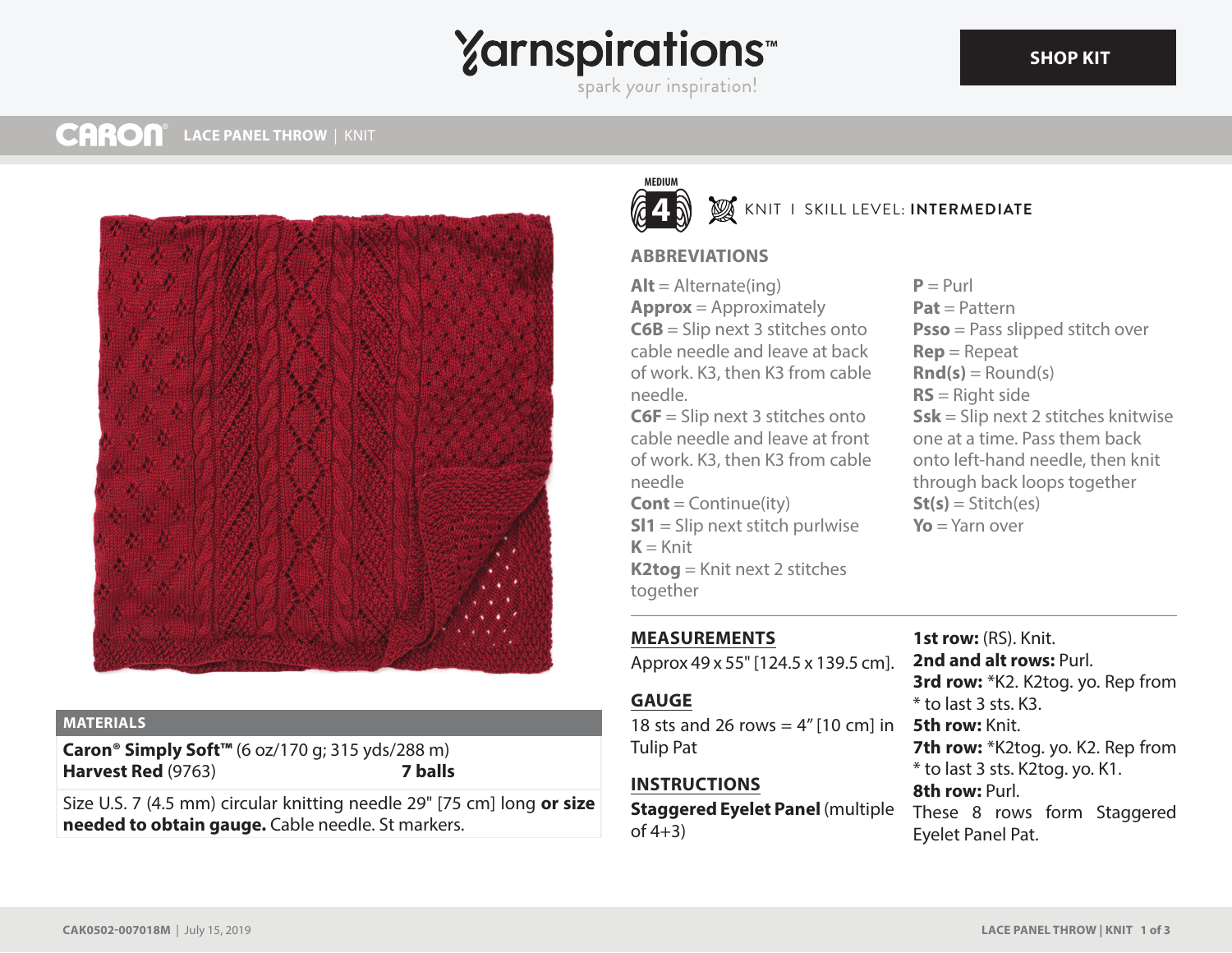## **Yarnspirations**

spark your inspiration!

#### **CARON® LACE PANEL THROW** | KNIT

**Right Eyelet Moss Panel** (worked over 10 sts) **1st row:** (RS), K2. (P1. K1) twice. P1. K2tog. yo. K1. **2nd row:** (P1. K1) 4 times. P2. **3rd row:** K1. (P1. K1) twice. P1. K2tog. yo. K2. **4th row:** P2. (K1. P1) 4 times. **5th row:** K2. P1. K1. P1. K2tog. yo. K1. P1. K1. **6th row:** As 2nd row. **7th row:** (K1. P1) twice. K2tog. yo. K1. P1. K2. **8th row:** As 4th row. **9th row:** K2. P1. K2tog. yo. (K1. P1) twice. K1. **10th row:** As 2nd row. **11th row:** K1. P1. K2tog. yo. (K1. ssk. K1. P1) twice. K2. **12th row:** As 4th row. **13th row:** K1. K2tog. yo. (K1. P1) ssk. 3 times. K1. **14th row:** As 2nd row. **15th row:** K2tog. yo. (K1. P1) 3 times. K2. **16th row:** As 4th row. These 16 rows form Right Eyelet 11 sts) Moss Panel Pat. **Left Eyelet Moss Panel** (worked over 10 sts) **1st row:** (RS). K1. yo. ssk. (P1. K1) K2.

**2nd row:** P2. (K1. P1) 4 times. **3rd row:** K2. yo. ssk. (P1. K1) 3 times. **4th row:** (P1. K1) 4 times. P2. **5th row:** K1. P1. K1. yo. ssk. (P1. K1) twice. K1. **6th row:** As 2nd row. K1) twice. **8th row:** As 4th row. **9th row:** (K1. P1) twice. K1. yo. ssk. yo. K4. P1. K2. **10th row:** As 2nd row. **11th row:** K2. (P1. K1) twice. yo. Panel Pat. ssk. P1. K1. **12th row:** As 4th row. **13th row:** (K1. P1) 3 times. K1. yo. **14th row:** As 2nd row. **15th row:** K2. (P1. K1) 3 times. yo. **16th row:** As 4th row. These 16 rows form Left Eyelet **8th row:** K2. P6. K2. Moss Panel Pat. **Diamond Panel** (worked over **1st row:** (RS). K3. K2tog. yo. K1. yo. 10 sts) ssk. K3. **2nd and alt rows:** Purl. **3rd row:** K2. K2tog. yo. K3. yo. ssk. **3rd row:** As 1st row.

**7th row:** K2. P1. K1. yo. ssk. (P1. **13th row:** K3. yo. ssk. K1. K2tog. **5th row:** K1. K2tog. yo. K5. yo. ssk. K1. **7th row:** K2tog. yo. K7. yo. ssk. 9th row: K1. yo. ssk. K5. K2tog. yo. These 8 rows form Left Cable K1. **11th row:** K2. yo. ssk. K3. K2tog. yo. K2. yo. K3. **15th row:** K4. yo. Sl1. K2tog. psso. **16th row:** Purl. These 16 rows form Diamond **Right Cable Panel** (worked over 10 sts) **1st row:** (RS). P2. K6. P2. **2nd and alt rows:** K2. P6. K2. **3rd row:** As 1st row. **5th row:** P2. C6B. P2. **7th row:** As 1st row. These 8 rows form Right Cable Panel Pat. Panel Pat.

> Left Cable Panel (worked over Cast on 269 sts. **1st row:** (RS). P2. K6. P2. **2nd and alt rows:** K2. P6. K2.

**5th row:** P2. C6F. P2. **7th row:** As 1st row. **8th row:** K2. P6. K2. Panel Pat. **Tulip Lace Panel** (multiple of 8+7) **1st row:** (RS). Knit. **2nd and alt rows:** Purl **3rd row:** K3. \*yo. ssk. K6. Rep from \* to last 4 sts. yo. ssk. K2. **5th row:** K1. \*K2tog. yo. K1. yo. ssk. K3. Rep from \* to last 6 sts. K2tog. yo. K1. yo. ssk. K1. **7th row:** As 3rd row. **9th row:** Knit. **11th row:** K7. \*yo. ssk. K6. Rep from \* to end of row. **13th row:** K5, \*K2tog. yo. K1. yo. ssk. K3. Rep from \* to last 2 sts. K2. **15th row:** As 11th row. **16th row:** Purl. These 16 rows form Tulip Lace

#### **THROW**

**1st row:** (RS). K1. \*P1. K1. Rep from \* to end of row. **2nd row:** P1. \*K1. P1. Rep from \* to end of row.

3 times. K1.